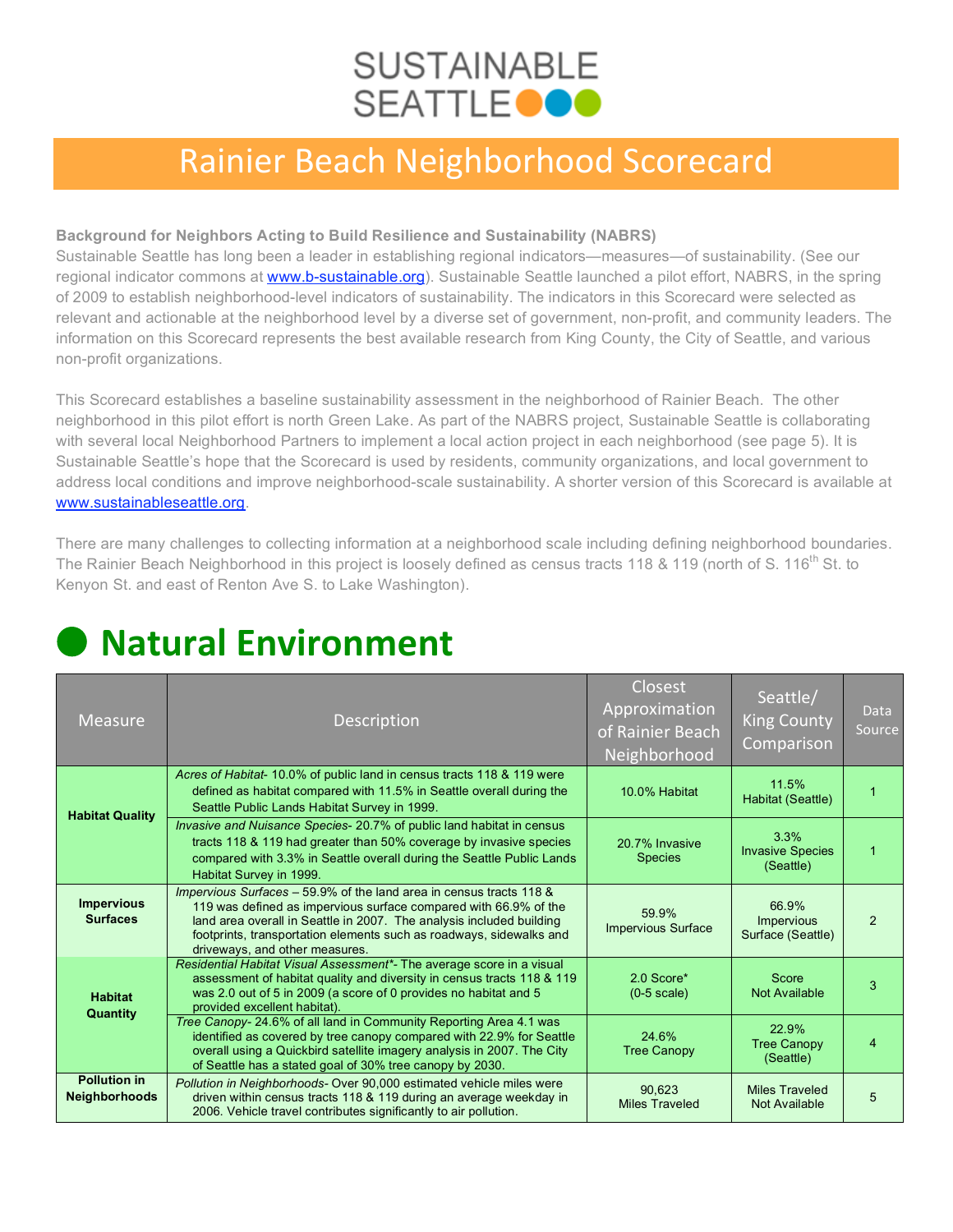### **SUSTAINABLE SEATTLEOOO**

## Rainier Beach Neighborhood Scorecard

# ● **Built Environment**

| <b>Measure</b>                                                        | Description                                                                                                                                                                                                                                                                                                                                                                                                  | Closest<br>Approximation<br>of Rainier Beach<br>Neighborhood | Seattle/<br><b>King County</b><br>Comparison                                       | Data<br>Source |
|-----------------------------------------------------------------------|--------------------------------------------------------------------------------------------------------------------------------------------------------------------------------------------------------------------------------------------------------------------------------------------------------------------------------------------------------------------------------------------------------------|--------------------------------------------------------------|------------------------------------------------------------------------------------|----------------|
| Walkability                                                           | Walkability- Rainier Beach received a score of 44 out of 100 using<br>Walkscore.com's definition of walkability and neighborhood boundary<br>and compares to a score of 72 for Seattle overall in 2009 (A score of<br>0 was not walkable and 100 was extremely pedestrian friendly. It was<br>calculated considering the number of amenities within 1 mile of a<br>point in the center of the neighborhood). | 44 Walkscore                                                 | 72 Walkscore<br>(Seattle)                                                          | 6              |
| Neighborhood<br>Gathering<br><b>Places</b><br>(emerging)              | Neighborhood Gathering Places*--33 parks, community centers. Coffee<br>shops and other places where neighbors can play, meet, and<br>organize themselves for projects and activities were identified by<br>residents in census tracts 118 & 119 through an online survey in<br>2009.                                                                                                                         | 33 Gathering Places*                                         | Gathering<br>Places<br>Not Available                                               | $\overline{7}$ |
| Index of<br><b>Household</b><br><b>Resource</b><br><b>Consumption</b> | Water-The average Seattle Public Utilities residential customer use 94<br>gallons of water per day in 2008.                                                                                                                                                                                                                                                                                                  | Average Gallons of<br><b>Water Not Available</b>             | 94<br>Gallons of<br>Water (Seattle)                                                | 8              |
|                                                                       | Carbon Emissions-The average household in census tracts 118 & 119<br>produced an estimated 5.7 tons of transportation-related greenhouse<br>gas emissions in 2009. Estimates were based on demographics,<br>travel behavior, land use, transit proximity, regional location, and<br>several other variables. These estimates compared to 5.1 tons of<br>GHG emissions for the average Seattle household.     | 5.7 Tons of GHG<br>Emissions                                 | 5.1<br>Tons of GHG<br>Emissions<br>(Seattle)                                       | 9              |
|                                                                       | Electrical Energy Use-According to a 5% sample of household<br>electrical utility data, the average single-family household in zip code<br>98118 consumed 31 kilowatt hours per day in 2009, compared to a<br>26 kilowatt hours per day overall average in Seattle.                                                                                                                                          | 31 KWh/day                                                   | 26<br>KWh/day<br>(Seattle)                                                         | 10             |
|                                                                       | Consumer Environmental Behavior Survey*--In a survey about yard care<br>and environmental purchasing behaviors in census tracts 118 & 119,<br>residents identified many positive behaviors. 50.0% reported that they<br>buy food directly from farms and 78.6% had replaced an<br>incandescent light bulb with an energy-efficient compact florescent<br>bulb.                                               | 50.0% Buy Food<br>Directly from Farms*                       | Not Available<br>(King County<br>produces a similar<br>but incomparable<br>report) | 11             |
|                                                                       | Household Waste-The average single-family household in census<br>tracts 118 & 119 produced 31.9 gallons of waste per week in 2009<br>based on average waste container size compared with 31.5 gallons in<br>Seattle overall.                                                                                                                                                                                 | 31.9 Average Gallons/<br>week                                | 31.5<br>Average<br>Gallons/ week<br>(Seattle)                                      | 12             |
| <b>Access and</b><br>Use of<br><b>Alternative</b><br>Transportation   | Transit Access Route Data- Residents in census tracts 118 & 119 had<br>access to an average of 1099 transit trips per weekday in spring<br>2009.                                                                                                                                                                                                                                                             | 1099 Trips/weekday                                           | Not Available                                                                      | 13             |
|                                                                       | Bike Access- Residents in census tracts 118 & 119 had to travel an<br>average of .65 miles to reach a bicycle route in 2008 compared with<br>.57 miles for the average Seattle resident.                                                                                                                                                                                                                     | .65 Miles to Bike Route                                      | .57<br>Miles to Bike<br>Route (Seattle)                                            | 14             |
|                                                                       | Transit Usage— The average trips taken by bus (counted using bus<br>boarding) in census tracts 118 & 119 per 1000 residents during one<br>service period in 2009 was 584 compared with 536 in Seattle overall.                                                                                                                                                                                               | 584 Average Trips in<br>One Service Period                   | 536 Average<br>Trips in One<br>Service Period<br>(Seattle)                         | 15             |
|                                                                       | Bike Usage - 0.5% of residents in census tracts 118 & 119 commute to<br>work by bicycle according to the 2000 census compared to 1.9% in<br>Seattle overall.                                                                                                                                                                                                                                                 | 0.5% Commute by<br><b>Bicycle</b>                            | 1.9% Commute<br>by Bicycle<br>(Seattle)                                            | 16             |
|                                                                       | Single Occupancy Vehicle (SOV) data-65.3% of residents in census<br>tracts 118 & 119 commute to work by driving alone according to the<br>2000 census compared to 56.5% in Seattle overall.                                                                                                                                                                                                                  | 65.3% Commute by<br>Car                                      | 56.5% Commute<br>by Car (Seattle)                                                  | 17             |
| Food<br><b>Production</b>                                             | Private Residential Food Gardens*- 8.0% of a random sample of<br>single-family lots in census tracts 118 & 119 were visually assessed<br>to have food gardens in May 2009.                                                                                                                                                                                                                                   | 8.0% Grow Food*                                              | Not Available                                                                      | 18             |
|                                                                       | Public Food Gardens-There was one P-patch within 1/4 mile of the<br>census tract 118 & 119 boundaries for every 14,658 residents in 2009<br>compared with 8,285 residents for every p-patch in Seattle overall.                                                                                                                                                                                              | 14,658 Residents near<br>a P-Patch                           | 8,285 Residents<br>near a P-Patch<br>(Seattle)                                     | 19             |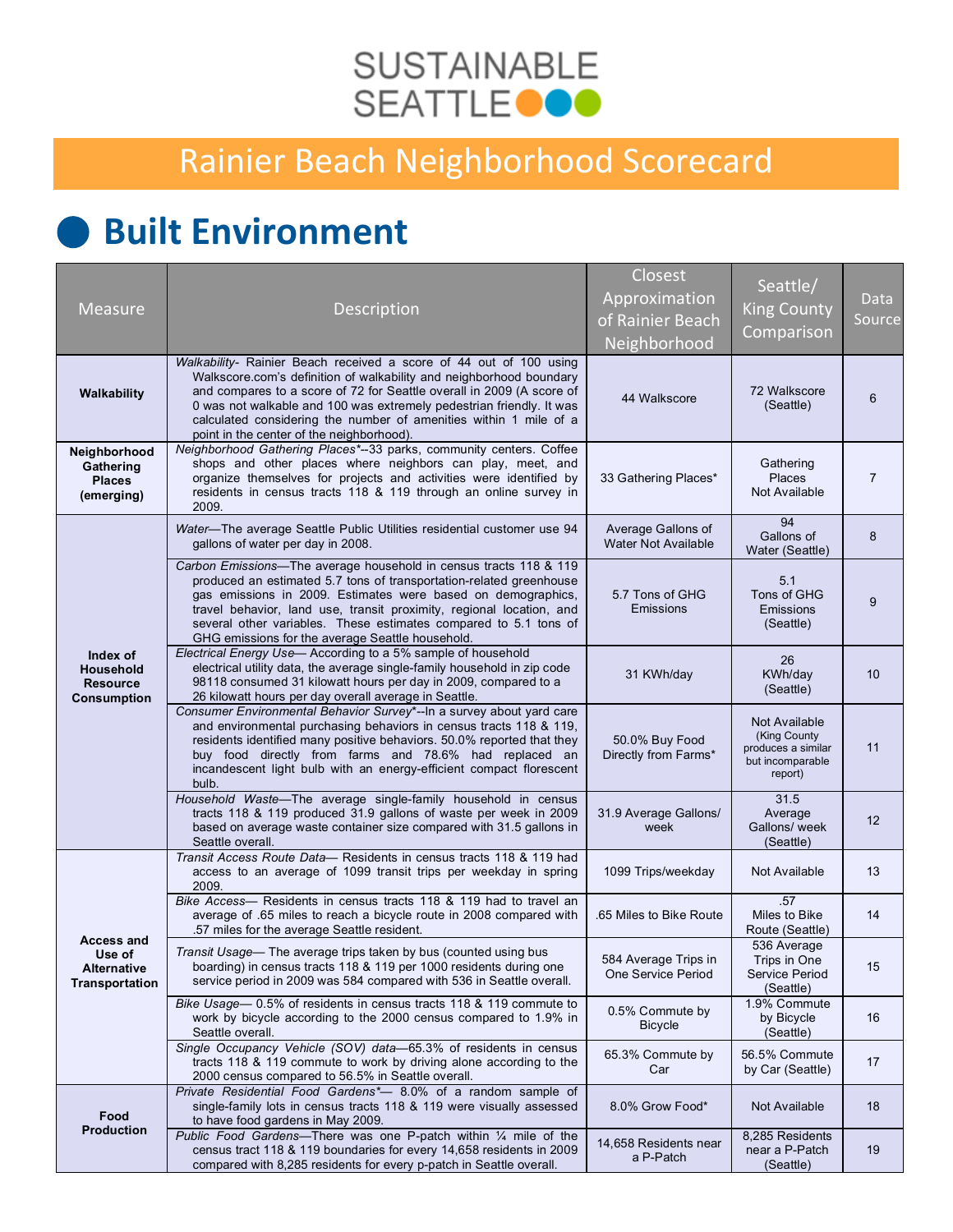### **SUSTAINABLE SEATTLE OOO**

### Rainier Beach Neighborhood Scorecard

# ● **Social Environment**

| <b>Measure</b>                                                                             | <b>What's Happening</b>                                                                                                                                                                                                                                                                                                                                                 | Closest<br>Approximation<br>of Rainier Beach<br>Neighborhood | Seattle/<br><b>King County</b><br>Comparison                   | <b>Data</b><br>Source |
|--------------------------------------------------------------------------------------------|-------------------------------------------------------------------------------------------------------------------------------------------------------------------------------------------------------------------------------------------------------------------------------------------------------------------------------------------------------------------------|--------------------------------------------------------------|----------------------------------------------------------------|-----------------------|
|                                                                                            | Housing Rental Affordability by Neighborhood—The average rent in<br>Spring 2008 in the Rainier Valley area was \$702 compared with<br>\$1,082 for the city of Seattle. This rent is affordable to a low income<br>family which can afford \$838 a month.                                                                                                                | \$702 Average Rent                                           | \$1,082 Average<br>Rent (Seattle)                              | 20                    |
| <b>Housing</b>                                                                             | Housing Ownership Affordability by Neighborhood—The median sales<br>price for single-family and townhomes sold between January and<br>June 2008 in the Southeast/Rainier Valley area was \$391,000<br>compared with \$469,000 for the city of Seattle. The Rainier Beach<br>average is higher than the \$249,500 that a household making a<br>median income can afford. | \$391.000<br><b>Median Price</b>                             | \$469,000<br><b>Median Price</b><br>(Seattle)                  | 20                    |
| <b>Health</b><br>Insurance                                                                 | Adults without Health Insurance- According to 2004-2008 combined<br>data, 16.6% of adults (age 18-64) were without health insurance in<br>zip code 98118 compared with 13.8% overall in King County.                                                                                                                                                                    | 16.6% Without Health<br>Insurance                            | 13.8% Without<br><b>Health Insurance</b><br>(King)             | 21                    |
| <b>Strength and</b><br><b>Diversity of</b><br>Neighborhood<br><b>Economy</b><br>(emerging) | Access to Basic Goods*—There were 3.81 stores that sell basic goods<br>such as groceries, banks, post offices, and hardware stores, etc, per<br>1000 residents in census tracts 118 & 119 in 2009. Stores were<br>inventoried using internet searches.                                                                                                                  | 3.81 Stores*                                                 | Not Available                                                  | 22                    |
| <b>Arts</b>                                                                                | Arts—There was one public art installation from the City of Seattle Fine<br>Arts and Seattle Parks and Recreation Collections within census tract<br>118 & 119 boundaries in 2009 for every 2,932 residents compared<br>with 1,610 residents for every public art installation in Seattle overall.                                                                      | 2,932 Residents per<br><b>Public Art Installation</b>        | 1,610 Residents<br>per Public Art<br>Installation<br>(Seattle) | 23                    |
|                                                                                            | Income-11.2% of adults had incomes below the federal poverty level in<br>census tracts 118 & 119 in 2000 compared with 8.4% in King County<br>overall.                                                                                                                                                                                                                  | 11.2% Incomes below<br><b>Poverty Level</b>                  | 8.4% Incomes<br>below Poverty<br>Level (King)                  | 24                    |
| People in<br><b>Poverty</b>                                                                | Free/Reduced Lunch Program-67.2% of students who lived in<br>Community Reporting Area 4.1 participated in the Free or reduced<br>lunch program in 2007 compared with 38.3% in Seattle schools<br>overall. This measure is based on where students live rather than<br>specific school data since many students do not attend schools in<br>their neighborhoods.         | 67.2% In<br><b>Free/Reduced Lunch</b><br>Program             | 38.3% In<br>Free/Reduced<br><b>Lunch Program</b><br>(Seattle)  | 25                    |

# ● **Personal Environment**

| <b>Measure</b>                                                                      | What's Happening                                                                                                                                                                                                                                                                          | <b>Closest</b><br>Approximation<br>of Rainier Beach<br>Neighborhood | Seattle/<br>King County<br>Comparison             | <b>Data</b><br>Source |
|-------------------------------------------------------------------------------------|-------------------------------------------------------------------------------------------------------------------------------------------------------------------------------------------------------------------------------------------------------------------------------------------|---------------------------------------------------------------------|---------------------------------------------------|-----------------------|
| <b>Neighborhood</b><br><b>Involvement in</b><br>Local<br>Decision-<br><b>Making</b> | Voter Turnout – 29.7% of registered voters in census tracts 118 & 119<br>voted in the last five general elections (2004-2008) compared with<br>67.2% in King County overall.                                                                                                              | 29.7% Registered<br><b>Voters who Voted</b>                         | 67.2%<br>Registered<br>Voters who<br>Voted (King) | 26                    |
| <b>Community</b><br><b>Inclusivity</b><br>(emerging)                                | Community Inclusivity Survey*— Findings show 92.9% of residents in<br>census tracts 118 & 119 'agreed strongly' or 'agreed somewhat' that<br>"People in the neighborhood are welcoming of households of diverse<br>cultures, backgrounds, sexual orientations and family configurations". | 92.9% Welcome<br>Diverse Backgrounds*                               | Not Available                                     | 27                    |
| <b>Social</b><br><b>Richness</b>                                                    | Neighborhood Diversity-72.6% of residents in census tracts 118 & 119<br>identified as belonging to a racial demographic other than white in<br>2000 compared with 24.3% for King County overall.                                                                                          | 72.6% Non-White<br><b>Ethnicity</b>                                 | 24.3% Non-<br><b>White Ethnicity</b><br>(Kinq)    | 28                    |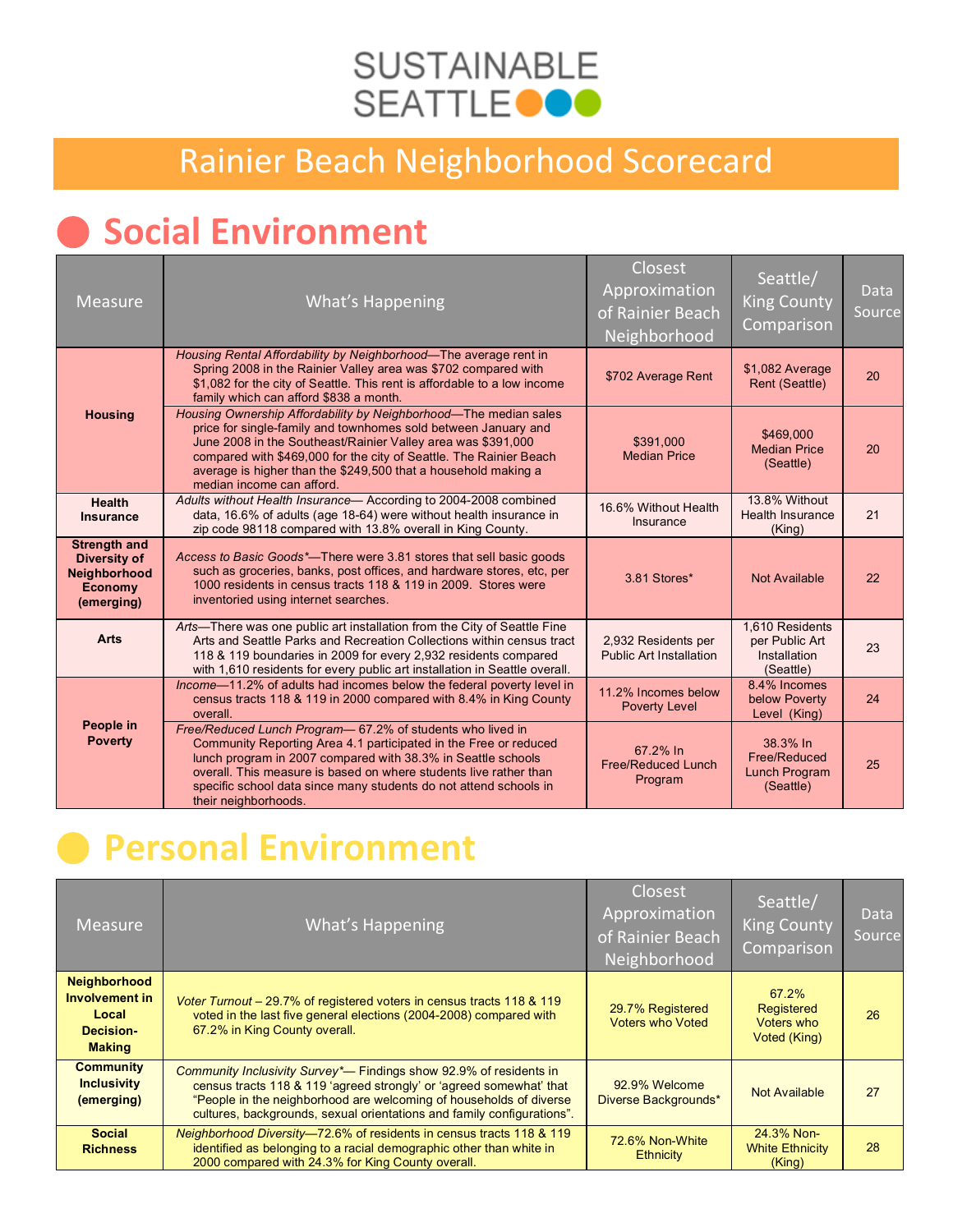## **SUSTAINABLE SEATTLEOOO**

#### Rainier Beach Neighborhood Scorecard

|                                                                  | Involvement in Community-Building*— Findings showed that 32.3% of<br>survey respondents did not participate in community building<br>organizations in census tracts 118 & 119 in 2009. (emerging).                                                                                                                                    | 32.3% Not Involved in<br><b>Community-Building</b><br>Organizations* | Not Available                                                | 29 |
|------------------------------------------------------------------|---------------------------------------------------------------------------------------------------------------------------------------------------------------------------------------------------------------------------------------------------------------------------------------------------------------------------------------|----------------------------------------------------------------------|--------------------------------------------------------------|----|
|                                                                  | Social Cohesion Metric- The average social cohesion score for adults<br>in Seattle was 37.8 (on a scale 10-50) in 2007 compared to 38.5 for<br>King County overall according to the 2008 Communities Count report<br>(a score of 10 identified low social cohesion and 50 represents high<br>social cohesion).                        | <b>37.8 Score</b><br>(Seattle)                                       | <b>38.5 Score</b><br>(King)                                  | 30 |
| <b>Education</b>                                                 | On-time High School Graduation Rate-50.7% of students who live in<br>Community Reporting Area 4.1 graduated on time in 2007 compared<br>with 61.5% in Seattle Schools overall. This measure was based on<br>where students live rather than specific school data since many<br>students do not attend schools in their neighborhoods. | 50.7% Graduated                                                      | 61.5%<br>Graduated<br>(Seattle)                              | 31 |
| <b>Safety</b>                                                    | Major crimes—There were 62 major crimes per 1000 residents in census<br>tracts 118 & 119 in 2007 compared with 67 major crimes per 1000<br>residents in Seattle overall.                                                                                                                                                              | 62 Major Crimes                                                      | 67 Major Crimes<br>(Seattle)                                 | 32 |
|                                                                  | Pedestrian Collisions—There were 3.5 documented bicycle or pedestrian<br>collisions in census tracts 118 & 119 from 2001-2004 per 1000<br>residents compared with 5.5 collisions per 1000 residents in Seattle<br>overall.                                                                                                            | 3.5 Collisions                                                       | 5.5 Collisions<br>(Seattle)                                  | 33 |
| <b>Personal</b><br>Health-<br><b>Physical</b><br><b>Activity</b> | Physical Activity-According to 2004-2008 combined data, 19.8% of<br>adults (age 18-64) reported no physical activity in the past month in<br>zip code 98118 compared with 14.9% overall in King County.                                                                                                                               | 19.8% Report No<br><b>Physical Activity</b>                          | 14.9% Report<br><b>No Physical</b><br><b>Activity (King)</b> | 34 |

Note: There are many challenges to collecting accurate neighborhood-level data. The data included in this Scorecard comes from a variety of sources using different geographic boundaries and may not accurately represent conditions in the neighborhood across different definitions.

Sources:

- 1. Seattle Urban Nature. Seattle Public Lands Habitat Survey. Data Analysis. Habitat and Invasive Species. 1999. Prepared by: Christian Rusby, Sustainable Seattle. 2009.
- 2. King County. Impervious/Impacted Surface Interpretation based on 2007 imagery and 2000‐2007 ancillary data sources including building footprints, multispectral orthophotography, and transportation layers such as roadways, sidewalks and driveways. Data request: Impervious Surface totals by census tracts. 2007.
- 3. Sustainable Seattle. Visual assessment of 285 randomly selected residential properties by census tracts. 2009.
- 4. City of Seattle. Office of Sustainability & Environment. *Seattle, Washington
Urban
Tree Canopy Analysis*. Data Request: Tree coverage by Community Reporting Area (CRA). 2009.
- 5. City of Seattle Department of Transportation. Data request: Vehicle Miles Travelled (VMT) by block group. 2006. Prepared by: Christian Rusby, Sustainable Seattle. 2009.
- 6. Walkscore.org. Neighborhood model query based on location query. 2009.
- Sustainable Seattle. Resident online surveys of neighborhood gathering places distributed through limited existing neighborhood social networks. 2009.
- *8.* Seattle Public Utilities*. Saving
Water Partnership
2008 Annual Report.* Average water use per capita per day. 2009.
- 9. King County. King County GIS Center Client Services Group. Data Request: Household Carbon Emissions for selected Census Blockgroups. 2009. (For more details on transportation‐related GHG's in King County, contact Richard.gelb@kingcounty.gov
- 10. City of Seattle. Office of Sustainability and the Environment. Data Request: Five percent sample of residential electrical use by zip

code. 2008. Prepared by: Christian Rusby, Sustainable Seattle. 2009.

- 11. Sustainable Seattle. Resident surveys of randomly selected properties of consumer environmental behavior by census tract. 2009.
- 12. Seattle Public Utilities. Query of residential Household waste disposal. 2009.
- 13. City of Seattle. Department of Transportation. Transit Access Route Data. Number of bus stops and bus frequency. 2009.
- 14. King County. Department of Natural Resources and Parks. Bike Access. Distance to bike routes draft analysis. 2008. Prepared by: Christian Rusby, Sustainable Seattle. 2009.
- 15. City of Seattle. Transportation Department. Data Request: Boarding/Alightings by Census Tract. 2009.
- 16. US
Census Bureau. Decennial Census. Journey to work. Commute mode. 2000.
- 17. Ibid.
- 18. Sustainable Seattle. Visual assessment of 285 randomly selected residential properties for food gardening by census tract. 2009
- 19. City of Seattle. Department of Neighborhoods. P‐patch program. 2009.
- 20. City of Seattle. Human Services Department. *2009‐2012 City of Seattle Consolidated
Plan.* Section 3: Needs Assessment. Data from Northwest Multiple Listings Service and Dupre+Scott Apartment Advisors. 2008.
- 21. Public Health—Seattle & King County. Percentage of adults without health insurance by select zip codes. 2004‐2008. Prepared by Public Health‐Seattle & King County; Assessment, Policy Development & Evaluation Unit. 2009.